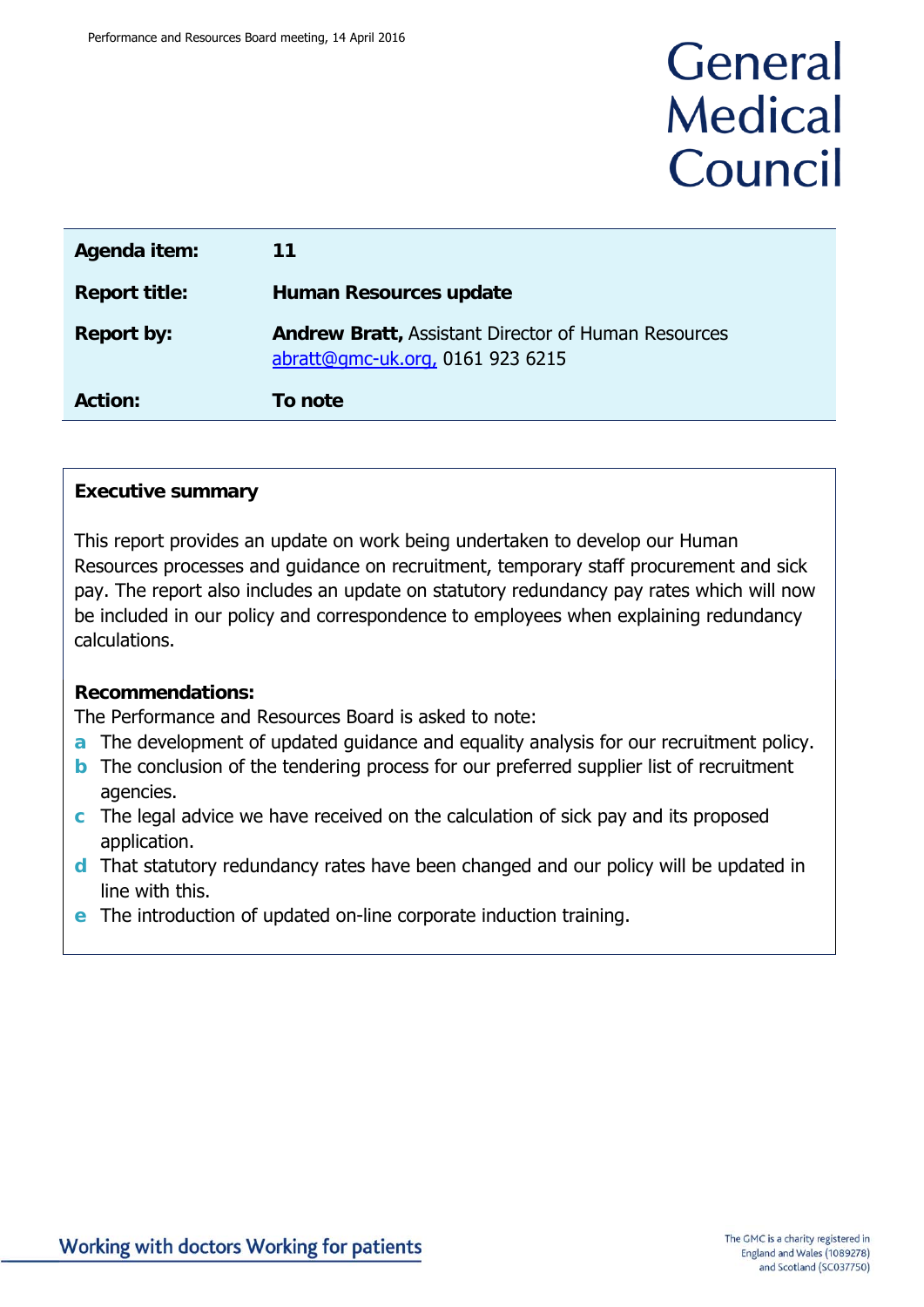### **Recruitment Guidance**

- **1** In the last quarter of 2015, in anticipation of our increased recruitment activity in 2016, the Quality Assurance and Continuous Improvement team undertook work around our recruitment processes, in conjunction with Human Resources. While our policy has not changed we had line manager feedback requesting more concise guidance documents. This was particularly important as we expect our 2016 recruitment to involve a wider group of managers, including some who are new to the GMC.
- **2** We are also updating our Equality Assessment as part of this process. Our updated guidance will be shared with line managers in April and May 2016.

## **Recruitment - Preferred Supplier List**

- **3** At the end of last year we began the tender process for a new preferred supplier list of recruitment agencies (PSL) as we are coming to the end of the agreements we currently have in place. Our proposed approach was to move towards the contingent labour one (CL1) framework, but this contractual framework was due for renewal in June 2016. The possibility of changes in 2016 made the move to CL1 potentially problematic, especially given the process changes we would need to put in place and our extensive 2016 recruitment plans.
- **4** We hoped to move towards a PSL arrangement with fewer agencies to ensure the PSL is more efficient to manage, easier for managers to use and to ensure the process of sourcing temporary staff is consistent. We have achieved this and have now finalised a list with three agencies, subject to contract, for our general staffing need. More specialist agencies to support Information Systems staffing requirements are also being finalised. We will be working with Search, Office Angels and Hays for our temporary and permanent roles across all our sites. The communication of these new arrangements has commenced.
- **5** The new PSL will support the Change Programme recruitment. During the implementation process there will be an element of dual running and any current temporary workers or contractors from agencies on the current PSL will continue on these arrangements until their assignments come to an end.

### **Absence Management**

- **6** Our revised sickness absence policy was launched in April 2015 and we have now had an opportunity to review how the policy works in practice. On the whole the policy has been well received and it gives us more flexibility to manage longer term absences and underlying medical conditions.
- **7** There is one aspect of the process that we have sought legal advice on and we now need to adjust the policy in light of this. Historically, where a staff member has